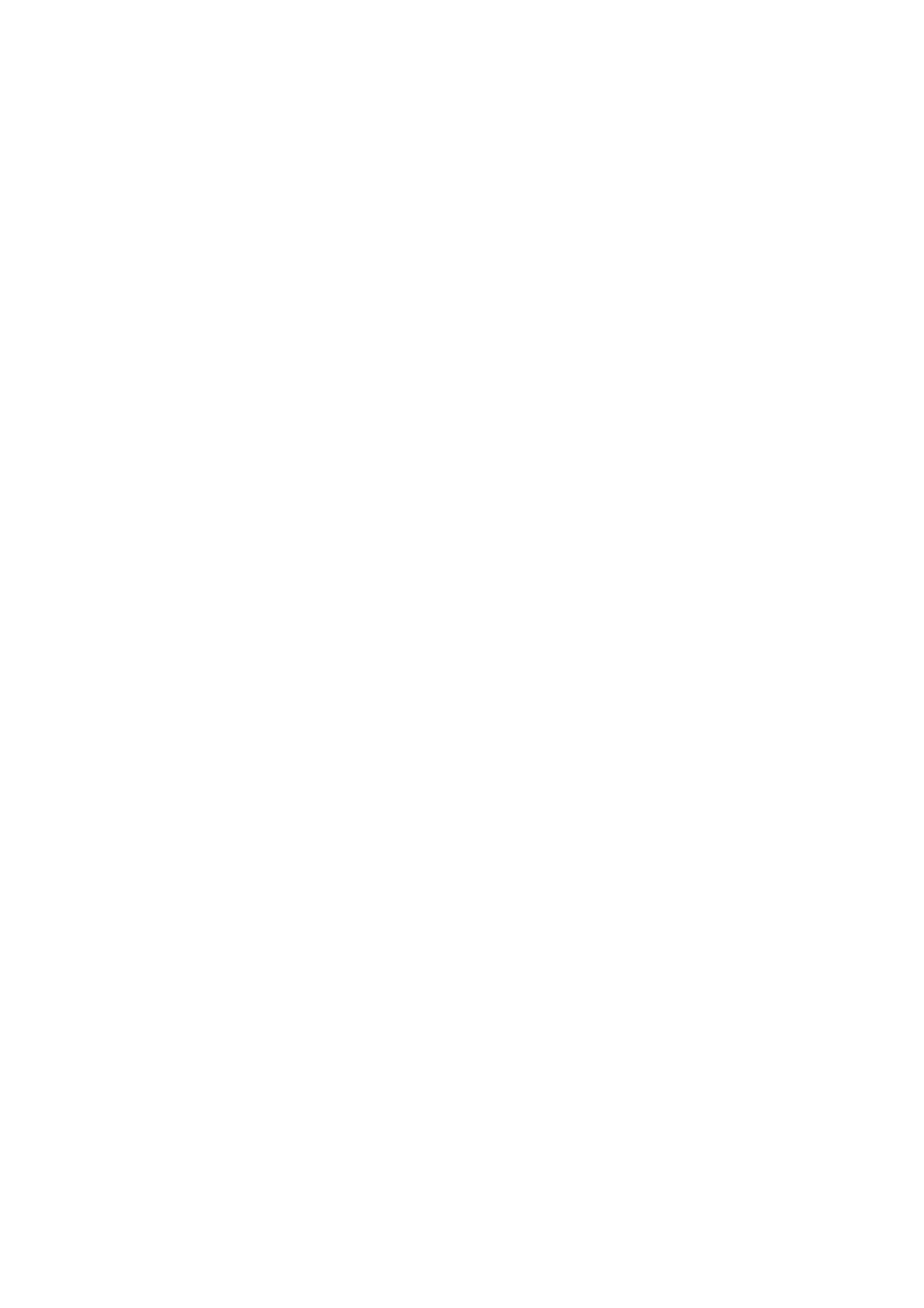## EUROPEAN STANDARD

# **EN ISO 11670:2003/AC**

NORME EUROPÉENNE EUROPÄISCHE NORM

December 2004 Décembre 2004 Dezember 2004

**ICS** 31.260

English version Version Française Deutsche Fassung

Lasers and laser-related equipment - Test methods for laser beam parameters - Beam positional stability (ISO 11670:2003/Cor.1:2004)

Lasers et équipements associés aux lasers - Méthodes d'essai des paramètres du faisceau laser - Stabilité de visée du faisceau (ISO 11670:2003/Cor.1:2004)

Laser und Laseranlagen - Prüfverfahren für Laserstrahlparameter - Strahllagestabilität (ISO 11670:2003/Cor.1:2004)

This corrigendum becomes effective on 8 December 2004 for incorporation in the three official language versions of the EN.

Ce corrigendum prendra effet le 8 décembre 2004 pour incorporation dans les trois versions linguistiques officielles de la EN.

Die Berichtigung tritt am 8.Dezember 2004 zur Einarbeitung in die drei offiziellen Sprachfassungen der EN in Kraft.



EUROPEAN COMMITTEE FOR STANDARDIZATION COMITÉ EUROPÉEN DE NORMALISATION EUROPÄISCHES KOMITEE FÜR NORMUNG

**Management Centre: rue de Stassart, 36 B-1050 Brussels**

© 2004 CEN All rights of exploitation in any form and by any means reserved worldwide for CEN national Members. Tous droits d'exploitation sous quelque forme et de quelque manière que ce soit réservés dans le monde entier aux membres nationaux du CEN. Alle Rechte der Verwertung, gleich in welcher Form und in welchem Verfahren, sind weltweit den nationalen Mitgliedern von CEN vorbehalten.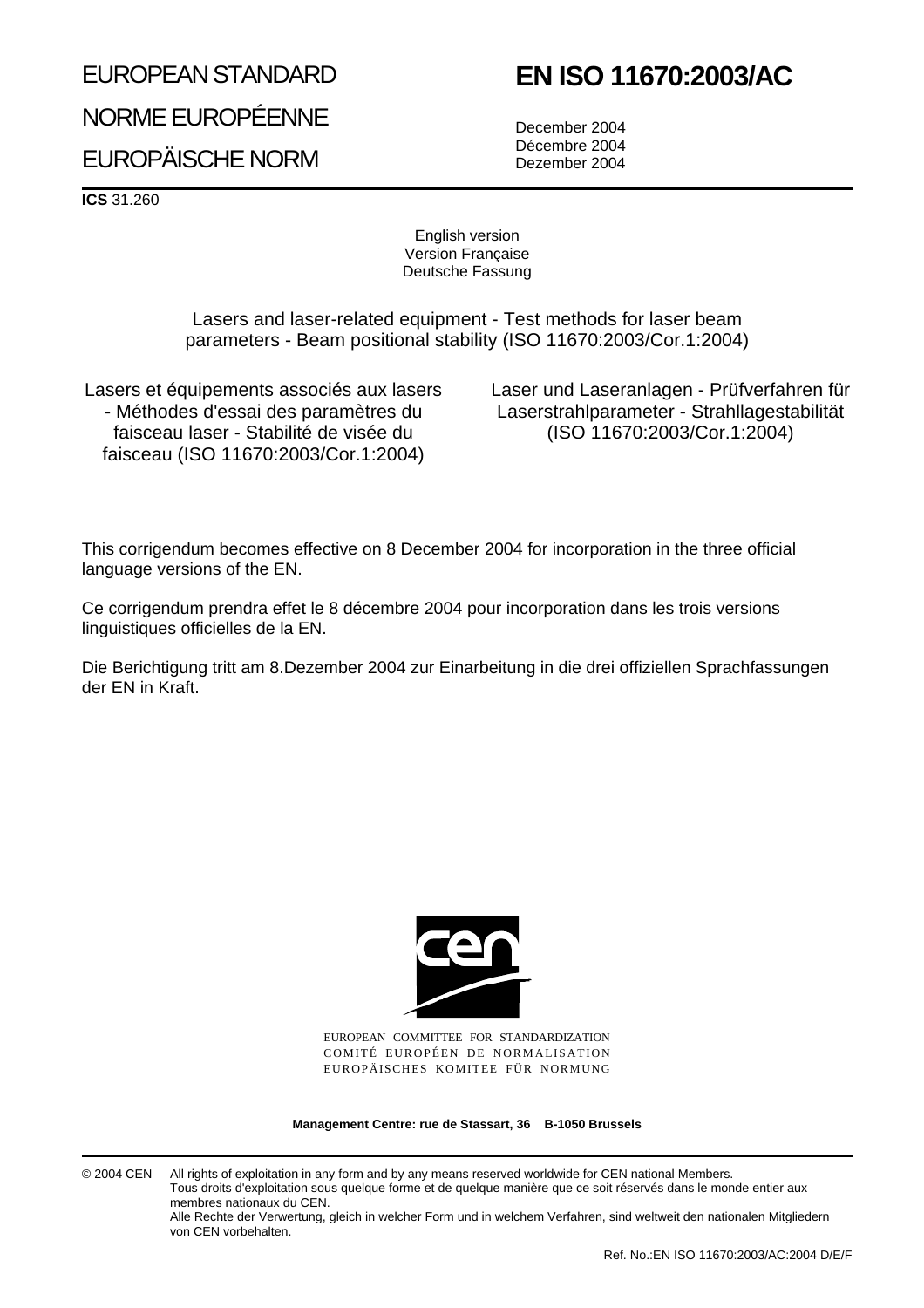#### **English version**

#### **Endorsement notice**

The text of ISO 11670:2003/Cor.1:2004 has been approved by CEN as a European Corrigendum without any modifications.

#### **Version française**

#### **Notice d'entérinement**

Le texte de l'ISO 11670:2003/Cor.1:2004 a été approuvé par le CEN comme Corrigendum européen sans aucune modification.

#### **Deutsche Fassung**

#### **Anerkennungsnotiz**

Der Text von ISO 11670:2003/Cor.1:2004 wurde vom CEN als Europäisches Corrigendum ohne irgendeine Abänderung genehmigt.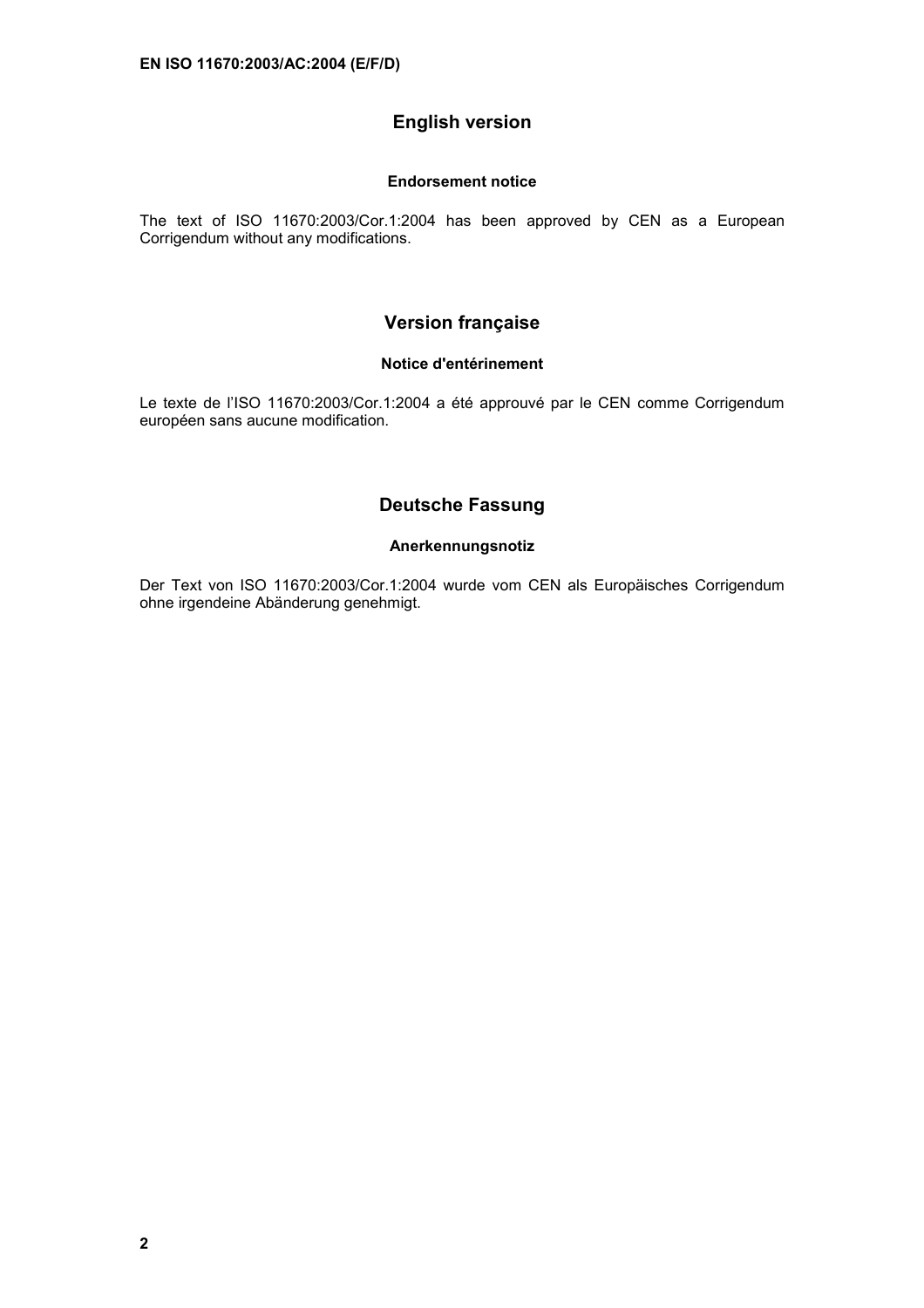

Published 2004-05-15

INTERNATIONAL ORGANIZATION FOR STANDARDIZATION • МЕЖДУНАРОДНАЯ ОРГАНИЗАЦИЯ ПО СТАНДАРТИЗАЦИИ • ORGANISATION INTERNATIONALE DE NORMALISATION

# **Lasers and laser-related equipment — Test methods for laser beam parameters — Beam positional stability**

TECHNICAL CORRIGENDUM 1

*Lasers et équipements associés aux lasers — Méthodes d'essai des paramètres du faisceau laser — Stabilité de visée du faisceau*

*RECTIFICATIF TECHNIQUE 1*

Technical Corrigendum 1 to ISO 11679:2003 was prepared by Technical Committee ISO/TC 172, *Optics and photonics*, Subcommittee SC 9, *Electro-optical systems*.

*Pages 7, 8, 9* 

Replace equations (10), (11), (20), (21), (22), (23), (27), (28) and (33) by the following:

 $\overline{a}$ 

©ISO 2004 – All rights reserved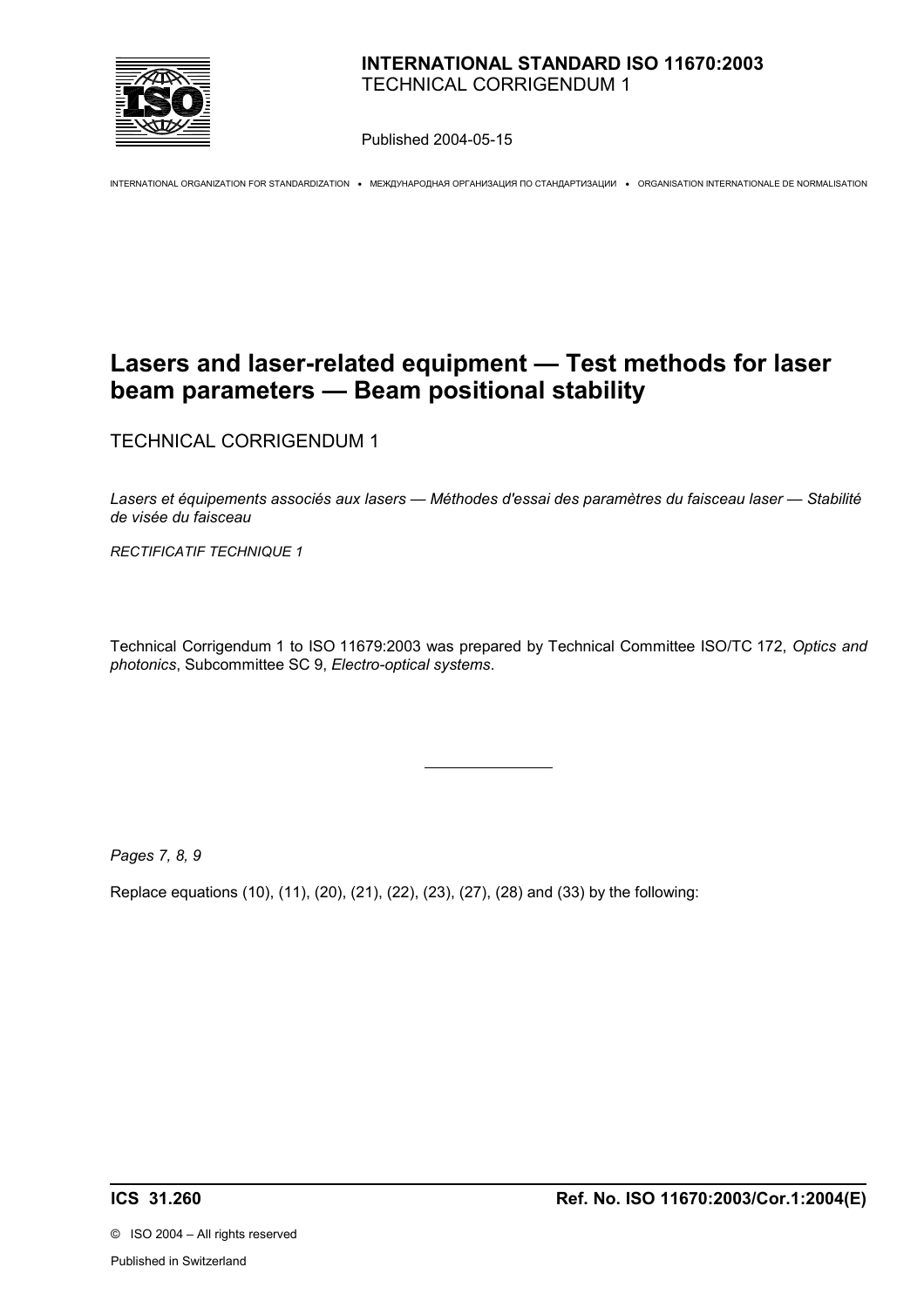$$
\overline{x'}_i = \frac{\iint x' E(x', y') dx' dy'}{\iint E(x', y') dx' dy'}
$$
\n(10)

$$
\overline{y'}_i = \frac{\iint y' E(x', y') dx' dy'}{\iint E(x', y') dx' dy'}
$$
\n(11)

$$
s = \sqrt{\frac{\sum r_i^2}{n - 1}}
$$
 (20)

$$
\Delta_x(z) = 4s_x \tag{21}
$$

$$
\Delta_y(z) = 4s_y \tag{22}
$$

$$
\Delta(z) = 2\sqrt{2}s\tag{23}
$$

$$
\zeta_{x_i} = \frac{\iint x' E(x', y') dx' dy'}{\iint E(x', y') dx' dy'}
$$
\n(27)

$$
\zeta_{y_i} = \frac{\iint y'E(x', y') dx' dy'}{\iint E(x', y') dx' dy'}
$$
\n(28)

$$
s_{\tilde{y}}^2 = \frac{\sum_{i} (\zeta_{y_i} - \zeta_{y_M})^2}{n - 1}
$$
 (33)